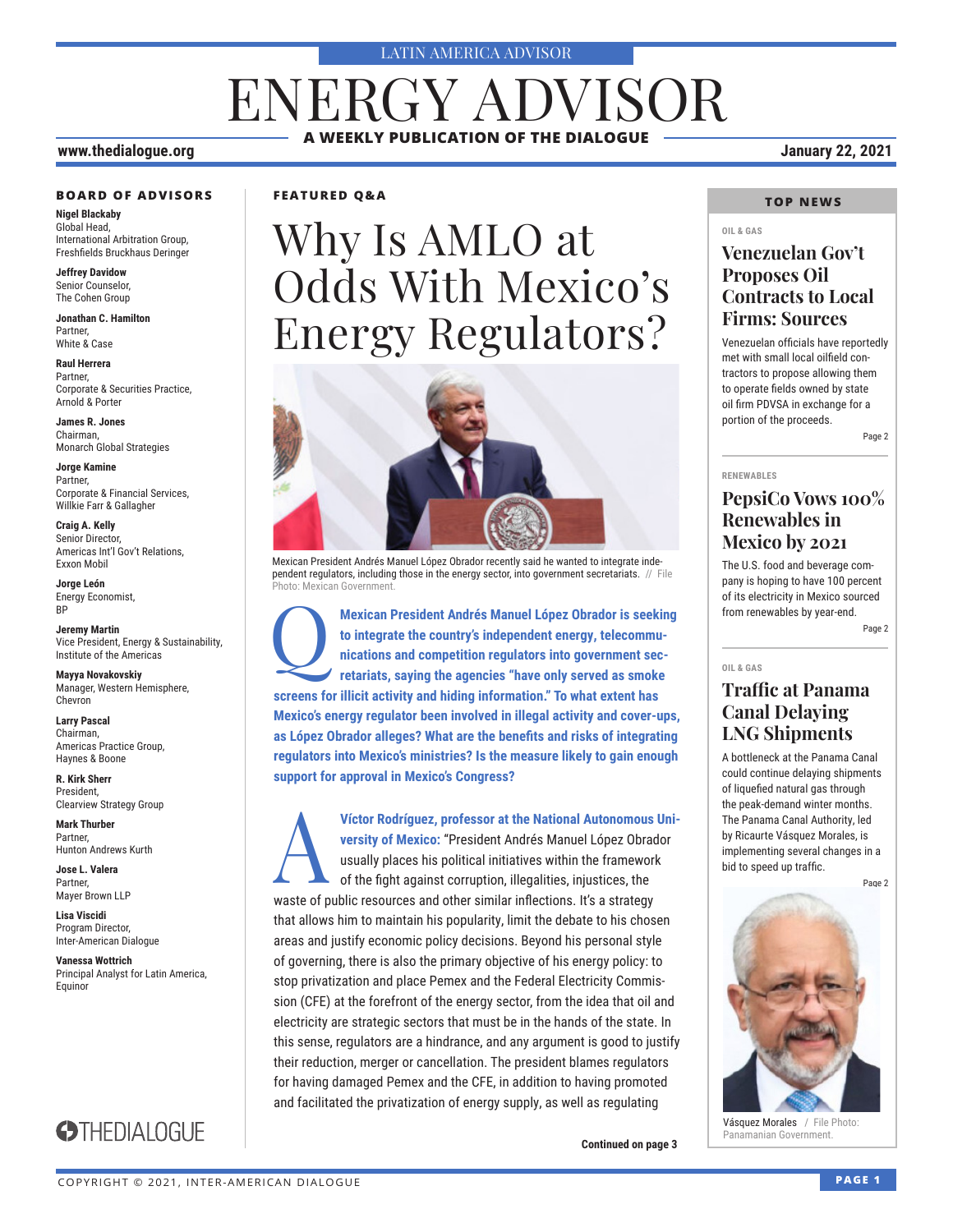#### **OIL AND GAS NEWS**

### Traffic at Panama Canal Delaying LNG Shipments to Asia

A bottleneck at the Panama Canal could continue delaying shipments of liquefied natural gas, or LNG, through the peak-demand winter months, ostensibly until March, Reuters reported last week, citing traders close to the situation. The canal's regulator has said it is implementing changes in a bid to speed up traffic. The congestion at the Panama Canal has pushed LNG prices and shipping rates to record highs, in combination with supply

### **Some charterers are turning to the Suez Canal as an alternative.**

constraints and heavy demand from Asia, Reuters reported. Ships carrying LNG from the United States with Asia as the destination last month waited for as long as two weeks to be able to transit the canal. The canal's authority told Reuters in an email that since then the wait had decreased to one week. Ongoing congestion has prompted charterers seeking to deliver U.S. LNG to northeast Asia to seek alternative routes, with the Suez Canal in Egypt emerging as a preference in recent weeks, Argus Media reported. About 15 ships carrying December-loaded LNG from the United States are expected to cross the Suez Canal in coming weeks, up from just two in the same period a year earlier, according to Vortexa data, Argus Media reported. Among the changes the Panama Canal Authority has made in an effort to ease the congestion are modifying its transit reservation system and allowing LNG vessels to reserve two slots rather than one ahead of transit. It has also introduced auctions to sell off any slots that become available within two to three days before transit due to last-minute cancellations, the authority said.

### Venezuela Proposing Oil Contracts to Local Firms: Sources

Venezuelan officials have reportedly met with small local oilfield contractors to propose allowing them to operate fields that state oil company PDVSA owns in exchange for a portion of the proceeds, Reuters reported last week, citing six unnamed sources with knowledge of the talks. The reported talks come as Venezuela faces a total collapse of its oil sector as crude exports dwindle to the lowest level in nearly 80 years amid U.S. sanctions. It was unclear whether any domestic companies have actually signed the contracts under discussion, Reuters reported. Three of the cited sources, who spoke on the condition of anonymity, told the wire service that among the companies showing an interest in the new deals are S&B Terra Marine Services, based in the western city of Maracaibo, as well as Arco Services, in the eastern Monagas state. "Since the government is closed out of many channels, [it wants] to delegate responsibility to private companies and justify that delegation through the sanctions, the blockade and the humanitarian impact," one of the people said. In a televised national address last week, President Nicolás Maduro said the Andean nation would aim to increase production by 1.5 million barrels a day "with new mechanisms of production, financing and commercialization." He did not provide further details. The output level Maduro mentioned would be in line with 2018 production levels. However, in November, Venezuela produced just 434,000 barrels of oil per day, Reuters reported. In a bid to restart output, Venezuelan Vice President Delcy Rodríguez and PDVSA chief executive Asdrúbal Chávez traveled last November to Moscow to discuss possible new oil joint ventures with Russian energy officials and investors, Argus Media reported. Among the potential partnerships are the transfer of existing upstream and downstream assets to Russian firms as well as new projects, Venezuela's oil ministry said at the time. It is unclear whether those talks resulted in concrete agreements.

#### **NEWS BRIEFS**

### **U.S. Judge Approves Sale of Shares of Citgo's Parent Company to Crystallex**

A U.S. federal judge has approved the sale of shares of U.S.-based refiner Citgo's parent company in order to pay off Venezuela's debt to defunct Canadian mining firm Crystallex, a move that edges the Andean nation closer to losing one of its most valuable foreign assets, Argus Media reported last week. Chief Judge Leonard Stark ruled that the sales process should move forward as far as U.S. sanctions allow instead of forcing Crystallex's owners to wait indefinitely. U.S. sanctions currently block any execution of the sale.

### **PepsiCo Vows 100 Percent Renewable Energy in Mexico by the End of 2021**

U.S. food and beverage company PepsiCo is hoping to have 100 percent of its electricity in Mexico sourced from renewables by the end of the year, an objective it reached in the United States in 2020, Renewables Now reported last Friday. The company has set a goal of reducing absolute greenhouse gas emissions across its direct operations by 75 percent and by 40 percent in its indirect value chain by 2030, as well as net-zero emissions by 2040.

### **Total Awards Two Drilling Contracts in Suriname**

French energy company Total's Suriname unit has awarded Danish shipping firm Maersk two drilling contracts for deepwater rigs for Total's exploration and appraisal project in the South American nation's Block 58, World Oil reported last Friday. The two rigs, known as Maersk Developer and Maersk Valiant, will be employed for an estimated combined total duration of 500 days. The first is expected to begin operations this month. [Editor's note: See related **Q&A** in the Jan. 17, 2020 issue of the Ener[gy Adviso](http://www.thedialogue.org/wp-content/uploads/2020/01/LEA200117.pdf)r.]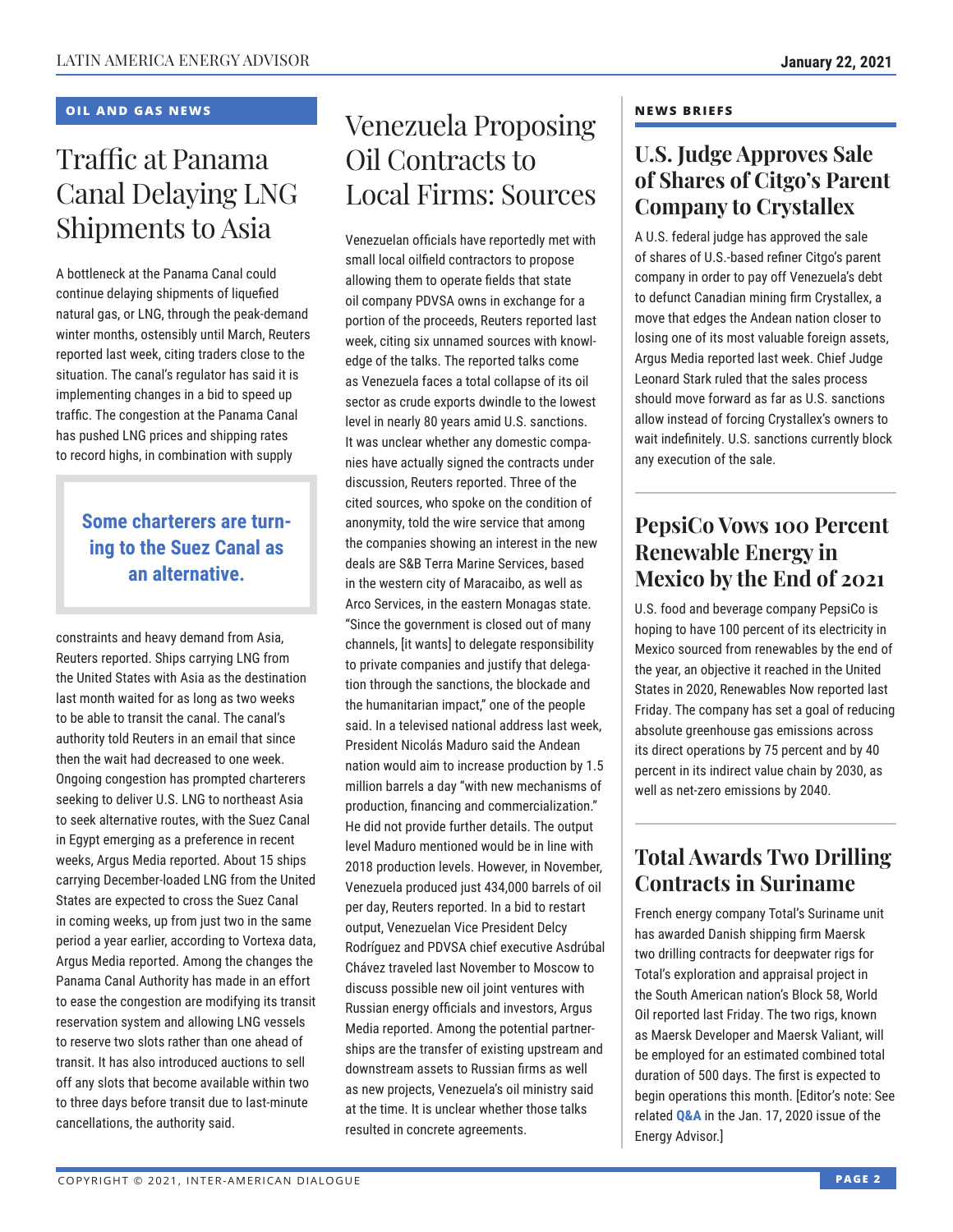### Argentina's EMESA to Build Center to Send Crude to Chile

EMESA, the state-owned energy firm of Argentina's Mendoza province, last week announced it had reached a deal to build a storage and distribution center to export heavy crude to Chile, opening up a new market for the company, the Mendoza government said in a statement. The facility will be located in the city of Malargüe and is set to be used as a base for receiving, storing and shipping crude, the Mendoza government said. Some of the oil will be delivered to neighboring Chile via the Pehuenche Pass via trucks, said EMESA President Pablo Magistocchi. The trucks will eventually run on liquefied natural gas, or LNG, in a bid to reduce costs by 50 percent, according to the local government, which also said the facility would include an LNG station. Mendoza produced about 58,000 barrels of crude per day, or 12 percent of the total national output, in October, according to the latest data from industry group Argentina Oil and Gas Institute, S&P Global Platts reported.

### Trump White House Slaps New Sanctions on Maduro Allies

Just one day before leaving office, the administration of then-U.S. President Donald Trump on Tuesday slapped a new round of sanctions on actors it said are connected to Venezuelan President Nicolás Maduro. The new sanctions, issued by the U.S. Treasury's Office of Foreign Assets Control, involves three individuals, 14 entities and six vessels. The Treasury office said the actors are connected to a network that has attempted to evade U.S. sanctions on Venezuela's oil sector. "Those facilitating the illegitimate Maduro regime's attempts to circumvent United States sanctions contribute to the corruption that consumes Venezuela," said outgoing Treasury Secretary Steven Mnuchin.

#### **FEATURED Q&A / Continued from page 1**

the president's content, charging very high salaries and being autonomous. He also believes they have privileged investors' interests instead of national interests. And although López Obrador has changed the majority of the commissioners, the problem persists because the system of autonomous regulators fragments and weakens the state—hence the battle is now moving to the legislative arena, where the president's allies have the possibility of modifying the legal support of some regulators. But what's left of the government's term will not be enough to dismantle the market legislation."

**Gonzalo Monroy, managing<br>director of GMEC in Mexico<br>City: "President López Obrac<br>efforts to smear the reputation director of GMEC in Mexico City:** "President López Obrador's efforts to smear the reputation of energy regulators plays into his narrative that all agencies that can obstruct Pemex's and the CFE's dominance in the energy sector are inherently corrupt. Up until today, there is no evidence that suggests that the

"The United States remains committed to targeting those enabling the Maduro regime's abuse of Venezuela's natural resources." The new sanctions are directed at a Mexico-based network "involved in the illicit sale of Venezuelan oil," the Treasury Department said in a statement. The action targets "orchestrators and facilitators with ties to the Mexico network who have conspired with Maduro's oil minister, Tareck El Aissami Maddah ... and indicted money launderer Alex Nain Saab Moran ... to broker the sale of hundreds of millions of dollars of Venezuelan oil." The sanctions name Italian citizen Alessandro Bazzoni, Spanish-Venezuelan citizen Francisco Javier D'Agostino Casado, Swiss national Philipp Paul Vartan Apikian, Malta-based Elemento Ltd. and Geneva-headquartered Swissoil Trading. Elemento has purchased oil from Venezuelan state oil company PDVSA and resold it to third-party customers on Bazzoni's behalf, the Treasury alleged, adding that Swissoil assisted in the sale and shipping of crude oil

CRE, CNH or other regulators have engaged or facilitated illicit activity. Such institutions have received international awards, as is the case of the CNH, for the transparency in their processes. In López Obrador's view, he can save a buck or two by streamlining the activities of the regulator and incorporating them into Mexico's ministries. That outdated model, especially used during the 1970s and '80s, created more problems and corruption, as history can tell. Mixing politics and technical matters is never a winning formula as it paves way for more discretionary, arbitrary measures. I do believe that Morena, López Obrador's political party, is short of votes for a constitutional amendment (which would be necessary to eliminate the CRE and the CNH) and rather will seek to take the regulators' attributes and responsibilities to the ministries while only leaving regulators' exterior shells. But then again, that would eliminate the 'savings' argument as there would be agencies with no scope of work."

#### **Continued on page 6**

that originated in Venezuela to buyers in Asia. The Treasury called Bazzoni a "core facilitator of the network," and it alleged that D'Agostino helped to coordinate the buying and selling of Venezuelan crude on behalf of PDVSA. Apikian owns and directs Swissoil and has been involved in the sale and shipment of Venezuelan crude, the Treasury alleged.

#### **RENEWABLES NEWS**

### Brazil Publishes Guidelines for Two Upcoming Auctions

Brazil's Ministry of Mines and Energy on Monday published the guidelines for two upcoming energy auctions, A-5 and A-6, scheduled to be held consecutively on Sept. 30, Renewables Now reported. According to the ordinance,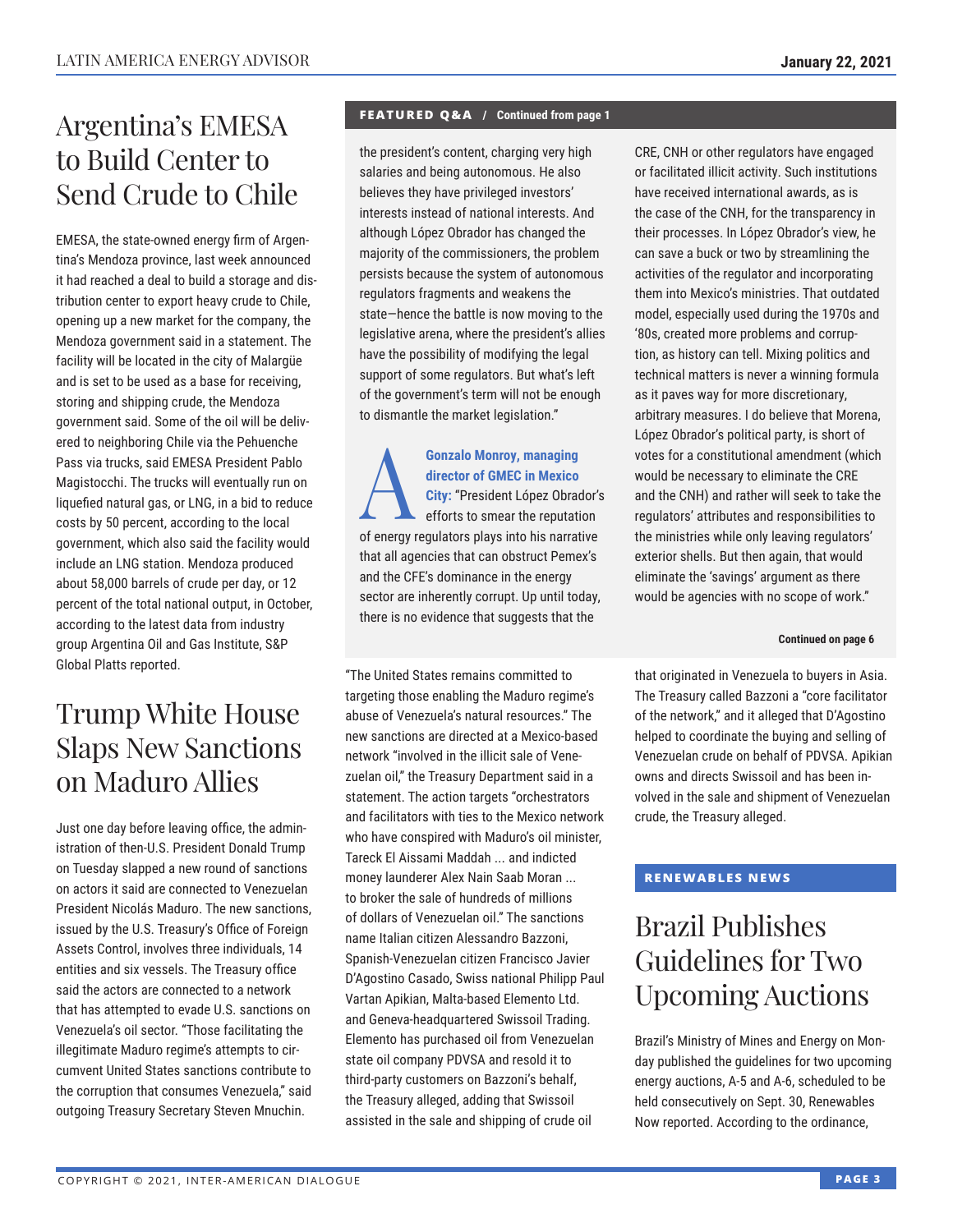which was published in the country's official gazette, the tenders will award power contracts from wind, solar, hydropower and biomass sources, as well as coal, natural gas and solid urban waste. Winners will secure power purchase agreements with a 15-year term for wind and solar, a 25-year term for hydropower and a 20-year term for all the other sources. The contracts would become effective on Jan. 1, 2026 for the A-5 auction and on Jan. 1, 2027 for the A-6 auction, according to the report.

#### **POLITICAL NEWS**

### Biden Takes Office in U.S., Orders Reversal of Trump Policies

Joseph Robinette Biden Jr. was sworn in Wednesday as president of the United States and pledged to help unify a deeply divided country. "This is our historic moment of crisis and challenge," Biden said in his inaugural address at the U.S. Capitol, which just two weeks before was overrun with rioters attempting to overturn the electoral loss of Biden's predecessor, Donald Trump. "Unity is the path forward. And we must meet this moment as the United States of America. If we do that, I guarantee you we will not fail." Trump, who pursued several claims dismissed as baseless in failed efforts to overturn the election result, broke with tradition by not attending Biden's swearing-in. In his inaugural address, Biden, at 78 the oldest person to assume the U.S. presidency, urged Americans to end what he called its "uncivil war" and unify in the face of crises, including the Covid-19 pandemic. The United States has recorded more than 24 million cases of the highly contagious disease and more than 406,000 deaths, far more than any other country in the world, according to Johns Hopkins University. Just before Biden took the oath of office, Kamala Devi Harris was sworn in as the nation's vice president, making her the first woman, the first Black American and the first person with Asian heritage to occupy the office. She was sworn in by Sonia Sotomayor,

### **ADVISOR Q&A**

### Can Biden Rebuild U.S. Credibility in Latin America?

**1** Joe Biden took office Wednes-<br>
day as president of the United<br>
States. His inauguration follow<br>
tense weeks in Washington **day as president of the United States. His inauguration follows tense weeks in Washington surrounding a Jan. 6 riot in which supporters of outgoing President Donald Trump violently burst into the U.S. Capitol in a deadly insurrection that Trump is accused of inciting. How has the riot at the U.S. Capitol been seen in Latin America and the Caribbean, and to what extent does the civil unrest shake confidence in U.S. leadership and credibility? What effects will Trump's actions as president have on elections and democratic institutions in the region? What must Biden do in order to effectively engage with Latin America on issues such as democratic norms and the rule of law following Trump's presidency?**

**Isabel Saint Malo, former vice president of Panama:** "Latin Americans watched recent events at the Capitol with familiarity and surprise. The scenes were familiar to us in a region where civil unrest is increasingly present, though we never expected to see them in the United States. As Latin American citizens increasingly express dissatisfaction with the status quo and an existing broken social contract that does not meet expectations, the region needs partners that support our efforts to overcome inequalities and other challenges.

the United States' first Supreme Court justice with Latin American heritage. Soon after taking office Wednesday, Biden signed 17 executive orders, reversing several Trump-era policies. They included a requirement that people wear masks on federal property to fight the spread of Covid-19 as well as orders to rejoin the World Health Organization and the Paris

President Biden was a champion of engagement with the region during the Obama administration. I personally participated in efforts convened by the then-vice president; his interest and understanding of the region was clear. That record and proposals included in his campaign lead us to believe that the incoming administration will pay more attention to neighboring Latin America than did Biden's predecessor. Historically, the United States' relationship with the region has been marked by security issues, including organized crime, drug trafficking and migration. The incoming administration will need to design a more comprehensive agenda. Security threats are directly linked to the broken social contract, inequality, poverty, unemployment and other social realities. As long as Latin Americans see limited opportunities in their own countries, they will continue migrating north or engaging in criminal activities. A new agenda that intends to strengthen democratic norms and the rule of law must be linked to the security and development agendas. The approach must be integral, and engagement with Latin American leaders to design it collaboratively would be a strong first step."

**EDITOR'S NOTE: More commentary on this topic appears in t[he Q&A of](http://www.thedialogue.org/wp-content/uploads/2021/01/LAA210120.pdf) Wednesday's issue of the Latin America Advisor.**

climate accords. Under orders Biden signed Wednesday, the U.S. Department of Homeland Security announced that, starting Thursday, it would pause deportations for some noncitizens for 100 days and would also halt new enrollments in the Migrant Protocols Policy, also known as the "remain in Mexico" program, NPR reported. The policy had required asylum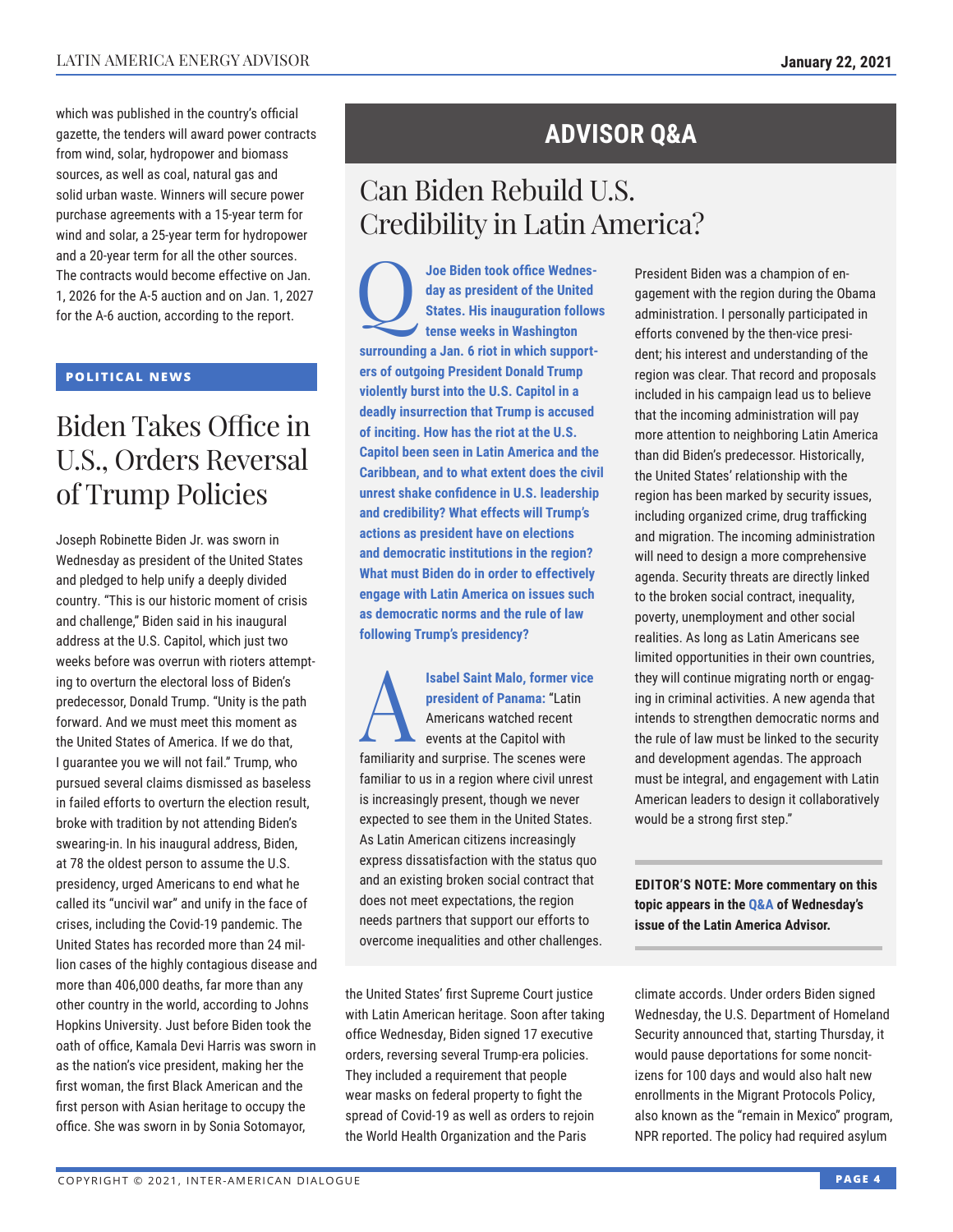#### **NEWS BRIEFS**

### **Mexico May Bring Dispute With U.S. Over Cienfuegos to International Courts**

Mexican Attorney General Alejandro Gertz said Tuesday that he is considering bringing to international courts a dispute with the United States over the case of former Defense Secretary Gen. Salvador Cienfuegos, whose investigation Mexico dropped last week, Reuters reported. The United States had arrested Cienfuegos in October over drug trafficking charges but subsequently released him following pressure by the Mexican government. The United States has questioned Mexico's move to close the probe against Cienfuegos, as well as the attorney general's office release of a confidential dossier of the case.

### **Protesters in Haiti Demand Moïse Step Down**

Hundreds of people took to the streets in Haiti's capital on Wednesday in the latest protest demanding that President Jovenel Moïse step down, the Associated Press reported. Protesters clashed with police, and one woman was shot in the arm and was in stable condition. The demonstrations, which opposition leaders are organizing, are calling for the resignation of Moïse, who has been governing by decree for a year following the dissolution of parliament.

### **Chile Raises \$4.25 Billion in Euro, Dollar Markets**

Chile raised approximately \$4.25 billion in euro and U.S. dollar markets on Tuesday, including the largest sustainability bond issued by a Latin American sovereign in foreign debt markets, Bloomberg News reported. The Andean nation borrowed \$2.25 billion in a two-part dollar-denominated sale, including \$1.5 billion in sustainability bonds. The country also raised 1.65 billion euros (\$2 billion) in European markets to finance green and social projects.

seekers trying to enter the United States from Mexico to stay in Mexico to await their U.S. court hearings. Biden also ordered officials to work to preserve the Deferred Action for Childhood Arrivals, or DACA, program, which has shielded from deportation hundreds of thousands of people who are undocumented and were brought to the United States as children, The New York Times reported. Biden also ended the emergency declaration that Trump used to begin construction of a wall along the U.S.-Mexico border, a signature initiative of Trump's administration. Several world leaders congratulated Biden. Colombian President Iván Duque said his government "is ready to continue strengthening a historic relationship," according to Colombia Reports. Venezuelan President Nicolás Maduro, the target of numerous sanctions by the Trump administration, said he hopes for better relations with Biden. "We must tell the United States: we want to improve our relations, to make it one of respect, of mutual acknowledgment, a relationship with a future," Agence France-Presse reported. Maduro urged Biden to "turn the page ... after four years of Trumpist brutality." Mexican President Andrés Manuel López Obrador called on Biden to fulfill campaign promises to reform U.S. immigration policies. "I hope that today or in the coming days he presents the migration plan," said López Obrador, Reuters reported. "What it is going to consist of, how they are going to respect [migrants'] right to be recognized, that they get dual nationality."

### Mexico's Homicide Rate Fell Just 0.4% Last Year: Gov't

Mexico's homicide rate declined just 0.4 percent last year despite the Covid-19 pandemic, the government announced Wednesday, the Associated Press reported. The country recorded 34,515 homicides in 2020, just 133 fewer than the country tallied in 2019. The decline equaled just more than the one-day homicide death toll. Some had expected that partial lockdowns instituted during the pandemic would mean a significant decline in the number of killings in Mexico, but 2020 turned out to be the second

consecutive year that the country's homicide rate remained flat. From 2018 to 2019, figures published by Mexico's National Statistics Institute showed a decline that was similar about half a percentage point, the AP reported. Mexico's homicide rate has remained at levels that have been historically high since President Andrés Manuel López Obrador took office in December 2018. The rate was 29 killings per 100,000 residents in 2019, according to the National Statistics Institute, which relies on data from death certificates.

#### **ECONOMIC NEWS**

### Trump's Sanctions Cost Cuba \$20 Bn: Foreign Ministry

The administration of former U.S. President Donald Trump's toughened sanctions against Cuba cost the Caribbean nation some \$20 billion, Johana Tablada, a senior official at Cuba's foreign ministry, told Agence France-Presse on Wednesday. "The damage to the bilateral relationship during this time has

**The damage to the bilateral relationship ... has been considerable..." — Johana Tablada**

been considerable, and the economic harm to Cuba immense," she said, adding that 250 measures were taken against Cuba during the Trump presidency. Among the measures were limits on Cuban-Americans' travel to the island as well as to remittances services, in addition to a blacklist of several Cuban companies and actors. In its latest action, the Trump administration returned Cuba to a list of state sponsors of terrorism last week, rolling back then-President Barack Obama's 2015 move to remove it. Tablada said she was hopeful that U.S.-Cuba relations would improve under new President Joe Biden.